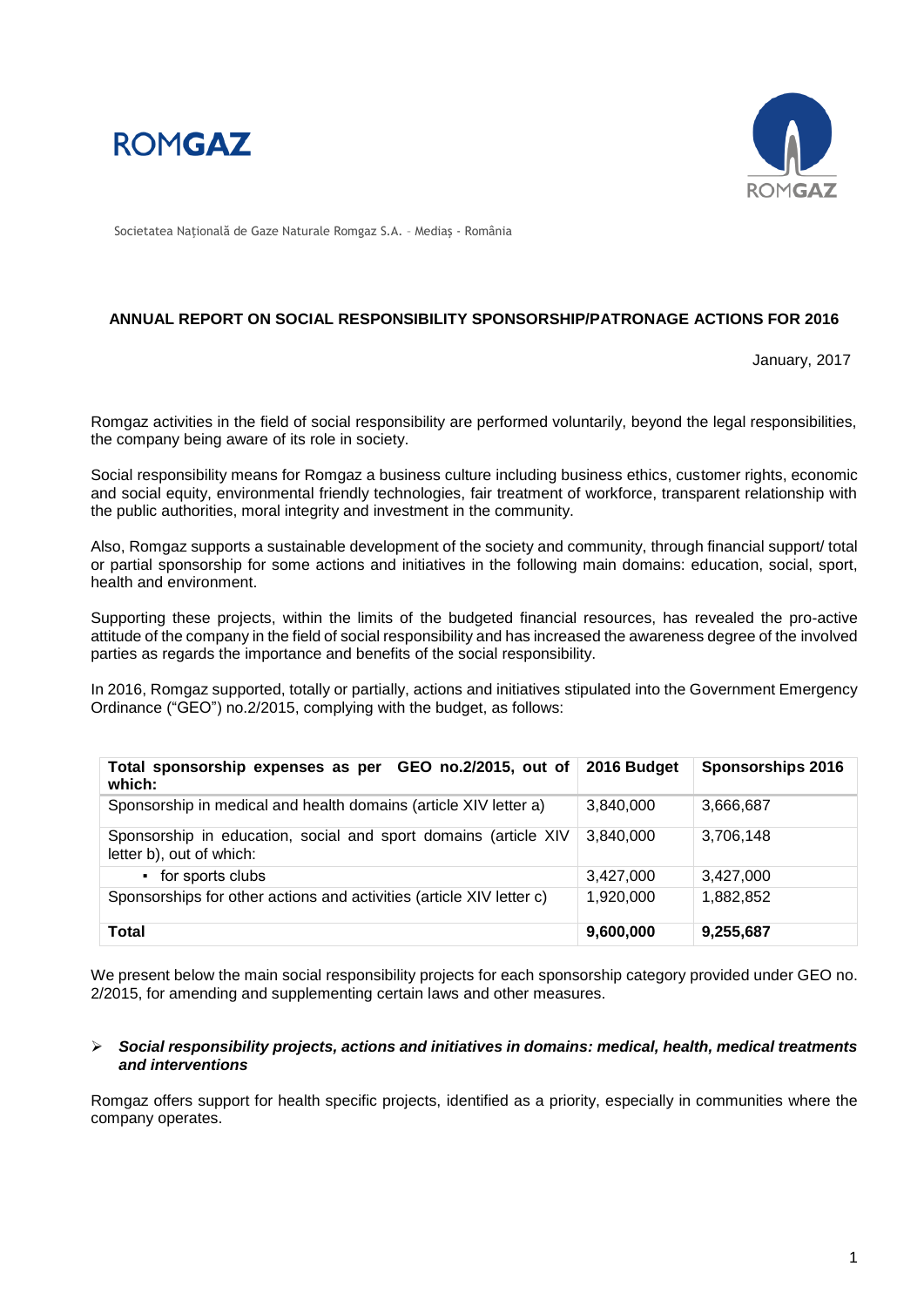## *Medias Municipal Hospital*

*Financial support for continuing the Projects for modernization and increase of energy efficiency by using solar energy for hot water and by using heat pumps and geotechnical drilling at Internal Medicine Pavilion from Medias Municipal Hospital*

In 2015, Medias Hospital, the only medical facility serving the north of Sibiu county, at the company's initiative, according to the 2014 validated CSR action plan and being entirely financially supported by Romgaz, conducted the pilot project for energy efficiency of a building, called Green Hospital. The action consisted in modernizing the Infectious Diseases Pavilion and increasing energy efficiency by the use of energy from renewable sources using geothermal drilling with heat pumps and solar panels. This investment has reduced production costs of the heat by 50% for this pavilion, at the same time, being a sustainable method. The pilot project proved to be an effective one, which is why Medias Hospital has taken steps to extend the heat production system from renewable sources at other pavilions. Currently, the project for increasing energy performance by using renewable energy sources is in the process of preparing documentation for approval of intervention works (D.A.L.I.) the total project value being EUR 235,000. For the Green Hospital pilot project Romgaz contributed with EUR 50,000 euro. Stage 2 will be conducted in 2017.

**Benefits for the community:** Reduction of energy costs reflected in hospital's budget without reducing the comfort of the patients. Environmental protection through the use of renewable energy sources.

### *Tarnaveni Municipal Hospital "Dr. Gheorghe Marinescu"*

*Financial support for the purchase of a CT scanner to equip the Laboratory of Radiology and Medical Imaging*

Tarnaveni Hospital serves a community of about 22,000 people, the vast majority coming from rural areas of the Transylvanian Basin, where the company operates for over 100 years. In the investigation and treatment process, the hospital requires specialized equipment which is why Romgaz has met their request for funding to purchase a CT scanner to equip the Laboratory of Radiology and Medical Imaging. The acquisition will be finalized during 2017.

**Benefits for community:** Cost reduction for local community to perform imaging investigations by ensuring the proximity.

## *Ploiesti Emergency Hospital*

*Financial support for equipping Anaesthesia and Intensive Care units, Medical Analysis Central Laboratory, Neurosurgery and Orthopaedics in Ploiesti Hospital with necessary medical equipment*

Financial support granted for equipping ICU with medical equipment, medical analysis laboratory, neurosurgery, orthopaedics. Ploiesti branch employees are members of the community served by Ploiesti Emergency Hospital, which is the only hospital that provides emergency medical services within a radius of 60 km for approx. 250,000 urban residents and rural surrounding areas. The acquisition will be finalized during 2017.

**Benefits for community:** Quality services for Ploiesti inhabitants and inhabitants from rural surrounding areas in the emergency department of Ploiesti Hospital.

## *Blaj Municipal Hospital*

*Financial support for the purchase of specialized equipment for Hospital Laboratory, a Biochemistry Laboratory equipment and a Doppler ultrasonograph*

The hospital serves a community of about 52,000 urban and rural residents, and some of them are members of the communities where Medias Branch has production fields. Romgaz has met the hospital need giving financial support to purchase Biochemistry Laboratory equipment and a Doppler ultrasonograph. The requested amount is additional to own financial resources for renewing the equipment. The acquisition will be finalized during 2017.

**Benefits for community:** Cost reduction for local community to perform laboratory or imaging investigations by ensuring the proximity.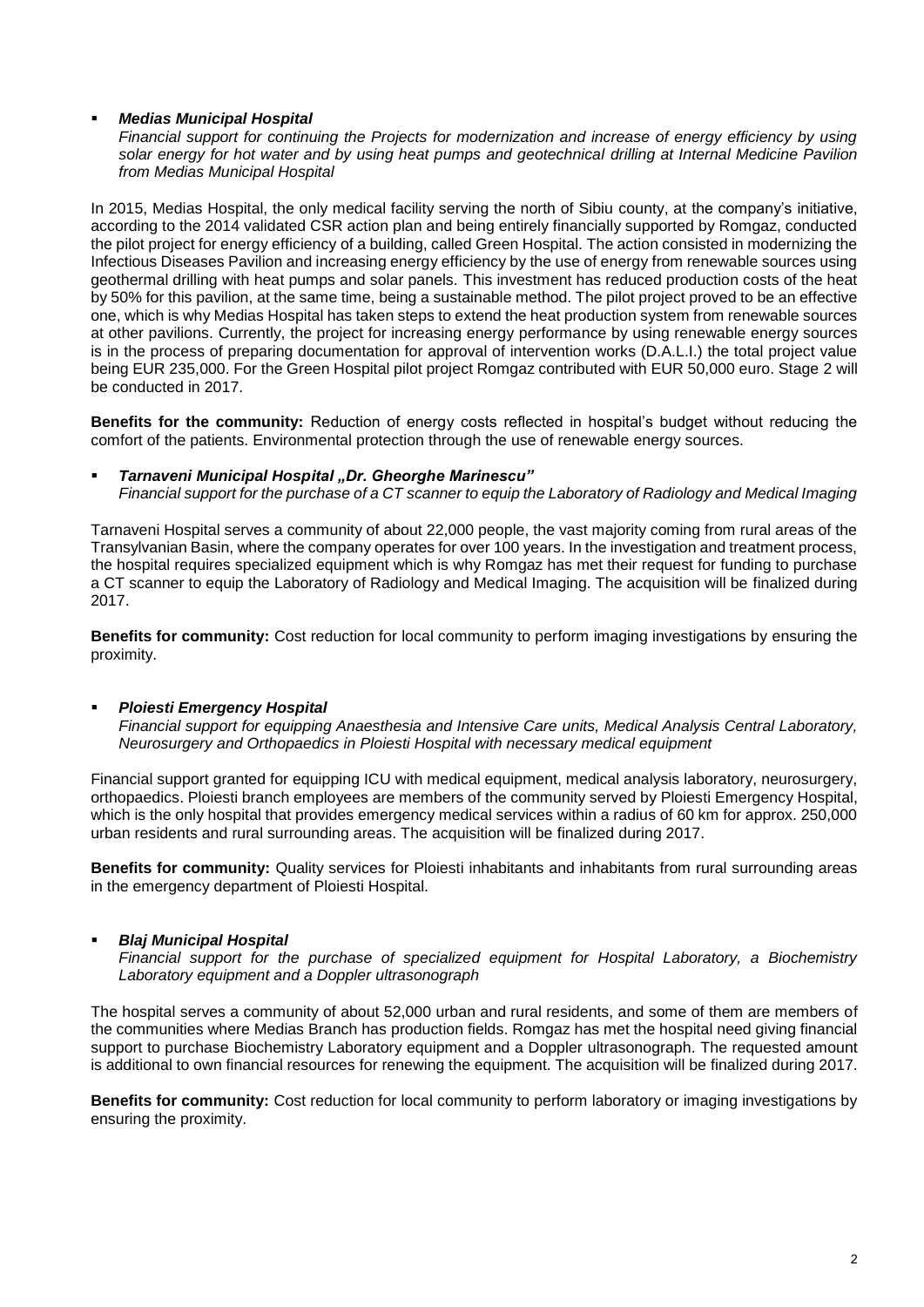*"Petru Poni" Institute of Macromolecular Chemistry, Iasi Financial support for patenting (WO Patent) the Project "Thermoreversible Injectable Hydrogels for Cardiac Tissue Repair after Myocardial Infarction"*

Financial support offered to "Petru Poni" Institute of Macromolecular Chemistry, Iasi for the project "Thermoreversible Injectable Hydrogels for Cardiac Tissue Repair after Myocardial Infarction", which is an aid to boost health research. The invention of "Petru Poni" Institute researchers has positive results in the laboratory, but there is also required to have an internationally patent protection. Romgaz has offered a part of the amount required to cover these costs for ensuring the right conditions for the gel's production and commercialization. Hydrogel is due to come into production during 2017.

**Benefits for community:** Thermorevesible hydrogel is a product intended to heal myocardial infarction by noninvasive surgery. Injecting an ml of gel in the cardiac tissue will result in a healthy tissue within 4 weeks. The product was tested in the laboratory having remarkable results. The product has a major social and economic impact, heavily reducing costs compared to conventional surgery for heart attack and the recovery time of the patient. In a 2011 Eurostat statistic, Romania ranks 7 out of 33 analysed countries with deceased from cardiovascular diseases, with a total of 700 people per 100,000 residents, compared to the EU average of 278 people per 100,000 inhabitants.

### *The Association Education for Europe*

*Financial support for running the project "Romgaz supports Health in Mures rural units".*

The project is to be conducted in 2017 in 10 villages in Mures County, Romgaz covering a part of the total project value of RON 69,000. The project addresses to communities or disadvantaged social groups, providing a complete set of analysis within the perimeter of the village as well as general check-up done by partner doctors.

**Benefits for community:** Access to basic medical tests for people with reduced mobility or under-privileged people from the rural area covered by the program.

### *Social responsibility projects, actions, initiatives in the fields: education, social and sport*

Education and other social and/or sportive actions dedicated to the community are part of priority directions and with high expectations of their members. Romgaz has been constantly involved in supporting the sports community of Medias and its surroundings as sport is a means of optimizing the health of the population and an activity that facilitates socialization in today's society where is an increasingly trend of individuals dispersal and human isolation.

## *Petroleum - Gas University of Ploiesti*

*Financial support for running the promoting project to attract students internally and internationally.*

The strategy of Romania's energy sector aims to cover the energy needs for all economic sectors, ensuring a decent standard of living and respecting sustainable development. The development of this sector with secular tradition requires specialized human resources with good knowledge in the technical and scientific field. The financial support granted by Romgaz for running programs to promote research in this area aims to attract graduates to support energy sector development.

Petroleum - Gas University is a non-profit and non-political educational institution with a unique profile in the country, specialized in education and scientific research of their own and/or in collaboration with other institutions in the country and abroad.

**Benefits for community:** Institutional and scientific research development in the oil and gas field for the benefit of the community, supporting the development of specialists in this field, increasing the energy sector potential by providing qualified human resources.

## *Gaz Metan Medias Sport Club*

*Financial support for performing the activities within the football sport club in 2016* 

The senior football team promoted in 2016 in the first league of the internal football championship, placing third after 15 rounds. The children and junior centre consists of approximately 150 players split in six groups (9-12 years) and approximately 100 children (6-12 years) that play in local and national competitions organised by the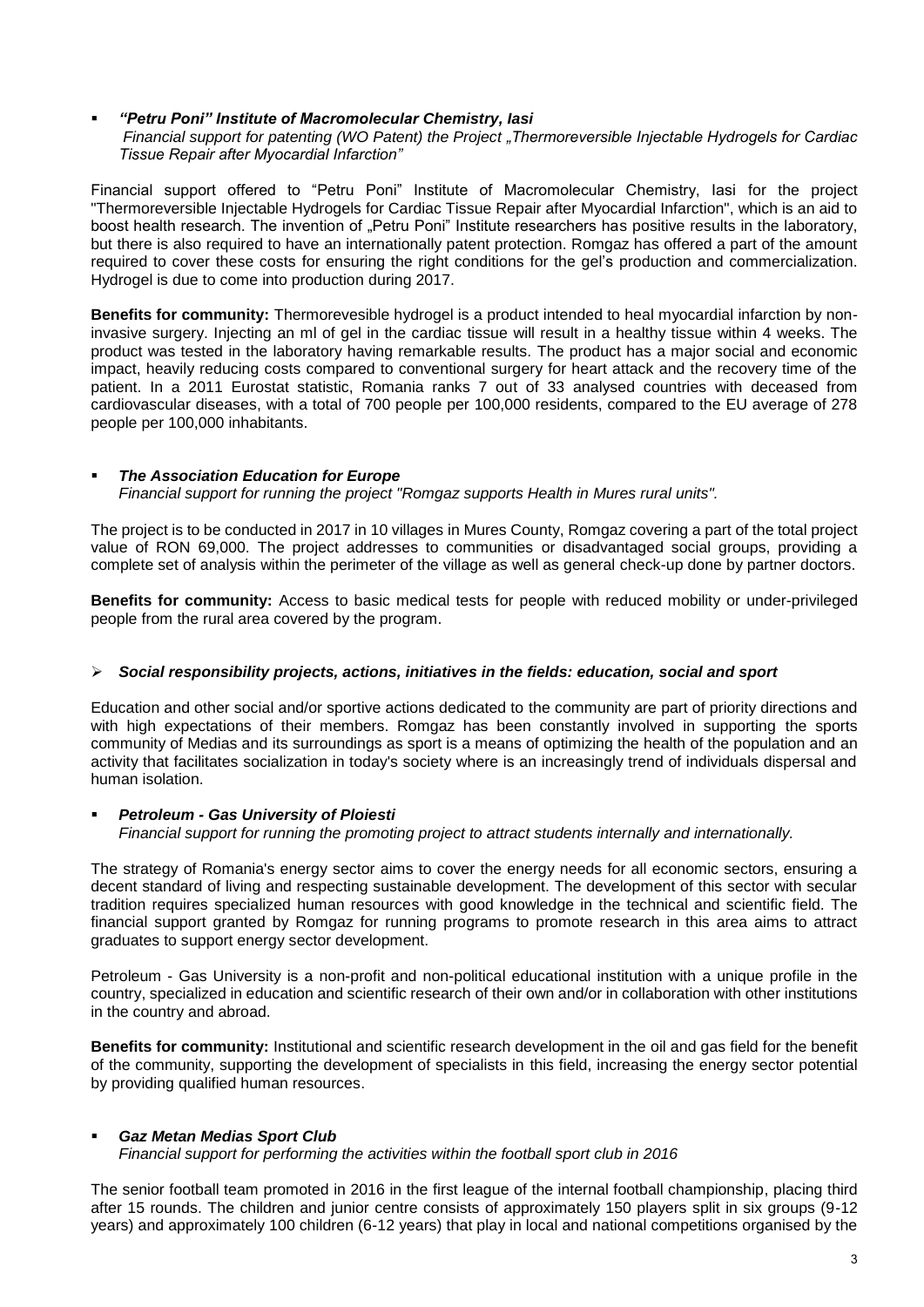Romanian Football Federation, the County's Football Association or in independent competitions such as: Gheorghe Hagi Cup, Gheorghe Ene Cup, etc.

**Benefits for the community:** Gaz Metan Medias is a well-established local sports club since 1945. The club is present in the first league through the first team, whereas the B-team, the children and junior centre perform a prolific activity. Romgaz has constantly been involved in supporting Gaz Metan Medias sport club activities.

### *"Elisabeta Polihroniade" Association Bucharest*

*Main sponsor of the event Romgaz Kings Tournament (Bucharest – Medias 28.11 – 01.12.2016).* 

The Kings Tournament (Turneul Regilor), an event of success, where Romgaz is involved together with the *Elisabeta Polihroniade* Sports Club Association is among the most appreciated international chess competitions, being acknowledged by the Romanian Chess Federation and the World Chess Federation (FIDE). It has been included in 2010 in the Grand Slam due to the excellent conditions offered by the organisers. The international competition has three components: the games between chess grand masters, Chassebase online games, between Romanian children and foreign children, and Romgaz Open, with the free participation of all professional and unprofessional players.

**Benefits for the community:** Making chess popular throughout the country and introducing the optional lesson "Education through chess" in the pre-university level. The high performance sportsman became a symbol for the society. He/she captures the attention and the interest of masses not only through his/her results but they becomes also a role model of success. These values may be transmitted to those that aim at being a performant sportsman and concurrently they act as incentives for those who practice sports for pleasure.

### *Electromures Sport Club, Mures County*

*Financial support for performing the activities of the sports club in year 2016*

Romgaz granted in 2016 financial support for the nine-pin bowling team of "Electomures-Romgaz". The women's nine-pins bowling champion team qualified for the autumn edition of the continental Champions League further to ranking fifth at the XXVIII-edition of the World Cup.

**Benefits for the community:** Electromures Sports Club has been established in 1971, Romgaz supported the club where some of its employees play.

# *Romgaz Table Tennis Sport Club, Medias*

 *Financial support for performing the activities of the sports club in year 2016*

Romgaz has granted financial support for performing the club's activities since 1999, the incorporation year. Initially it has been the sole sponsor, but today the club receives sponsorships also from other community members.

The members obtained the following results: first place – children team, second place – the mini cadet team and third place – the junior team. Cristina Dumitrescu and Diana Muntean are national double champions, cadets. Beatrice Hila ranked first at the national championship, children 8-10 years, ad participated at the European Championship Mini-Cadets. Andreea Dragoman, member of the national women junior team, champion in Romania, won the gold medal at the ITTF World Junior Circuit in India at senior mixt, the bronze medal, at the European table Tennis Championships and the gold medal for cadets and juniors, in Zagreb 2016. Her best result of 2016 was at the World Championship Juniors in Cape Town, South Africa, first place double with Adina Diaconu.

**Benefits for the community:** Sportsmen' results capture the attention and the interest of masses not only through the achievements but also through the exponential model of the success. These values may be transmitted to those that aim at being a performant sportsman and concurrently they act as incentives for those who practice sports for pleasure. Andreea Dragoman, member of the club and national champion, is frequently mentioned in the local community as a model of a performant sportsman.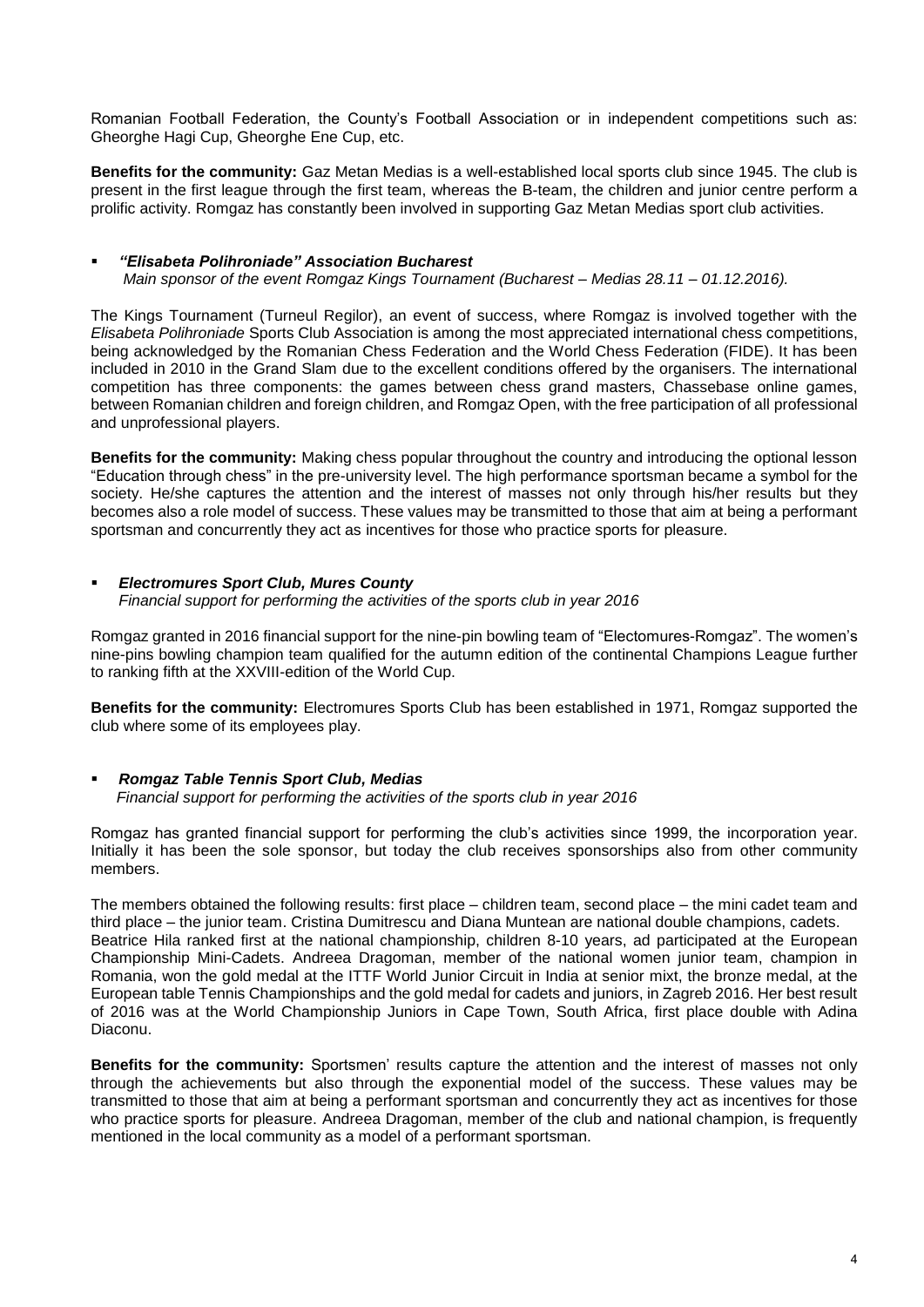## *"Pro As" Sports Club, Sibiu*

*Financial support for organising the international tennis tournament "Futures FRT-14 Circuit"*

Romgaz granted financial support to the association in order to organise the XIII<sup>th</sup> edition of the international tennis tournament "Futures FRT-14 Circuit" at Medias in 12-19 August, 2016.

**Benefits for the community:** Promoting tennis and enabling tennis players from Medias to take part in an international tournament. Playing sports improves population's health and facilitates socialisation in current societies that tend to become more and more isolated. The high performance sportsman became a symbol for the society. He/she captures the attention and the interest of masses not only through his/her results but he becomes also a role model of success. These values may be transmitted to those that aim at being a performant sportsman and concurrently they act as incentives for those who practice sports for pleasure.

### *Macondo Cultural Association, Bucharest*

 *Financial support for implementing the educational project CinEd – European Education for Youth*

Romgaz has granted financial support for the implementation of the educational cinematographic project for pupils and teachers CinEd – European Education for Youth; the extended project for cinematographic education for European students (Bucharest, Alexandria, Buzau, Galați, Craiova, Mediaș, Târgu Mureș, Timișoara, Ploiești and Roman, 18 April – 14 May 2016).

**Benefits for the community:** The teachers received free accounts on the platform to access the educational resources and the movie list so that a large number of Romanian pupils could develop a new perspective on how to watch and understand art movies, by becoming active spectators with critical inputs.

### *The Association for Promoting the Romanian Film Financial support for the project TIFF Film Caravan (July – September 2016)*

A project with tradition, initiated to make up for the lack of theatre halls, TIFF Caravan carries on successfully for the 8<sup>th</sup> year. From July to September, on an open-air giant inflatable screen, the viewers had the opportunity to enjoy stories granted awards at festivals, and box-office hits from Romania, Hungary, France, Germany, Norway, Spain, Great Britain, USA, Canada or Brazil.

Towns included: Carei, Baia Mare, Satu Mare, Arad, Timișoara, Alexandria, Oradea, Sfântu Gheorghe, Fagăraș, Iași, Galați, Constanța, Târgoviște, Brașov, Piatra Neamț, Fălticeni, Mediaș and Suceava.

**Benefits for the community:** access of community members to cultural events

## *Social responsibility projects, actions, initiatives in other fields: cultural, cults*

Romgaz involvement in projects or programs for the community's interest is driven by the desire to meet the society's expectations and to support multilateral initiatives that can contribute to the sustainable development in the benefit of the present and future generations. Romgaz supports also cultural projects.

### *National Romanian Committee of the World Energy Council, Bucharest*

*Financial support for organising the "Regional Energy Forum for Central and Eastern Europe - FOREN 2016".*

Organized every two years by the Romanian National Committee under the auspices of the Government of Romania, under the leadership of the [World Energy Council \(WEC\)](http://www.worldenergy.org/) and with the support of WEC Member Committees in Central and Eastern Europe, FOREN is already being recognized as the most important multienergy event in Central and Eastern Europe, gathering more than 1000 participants. Besides WEC/ RNC members, the Forum attracts top officials from ministers, governments, academia, energy leaders from European international companies, experts in energy and environment issues, and representatives of mass-media.

**Benefits for the community:** Ensuring the frame to address in a specialized forum various themes regarding the main challenges and opportunities for the energy industry in order to contribute to the sustainable development; access to events that represent the meeting ground of energy professionals.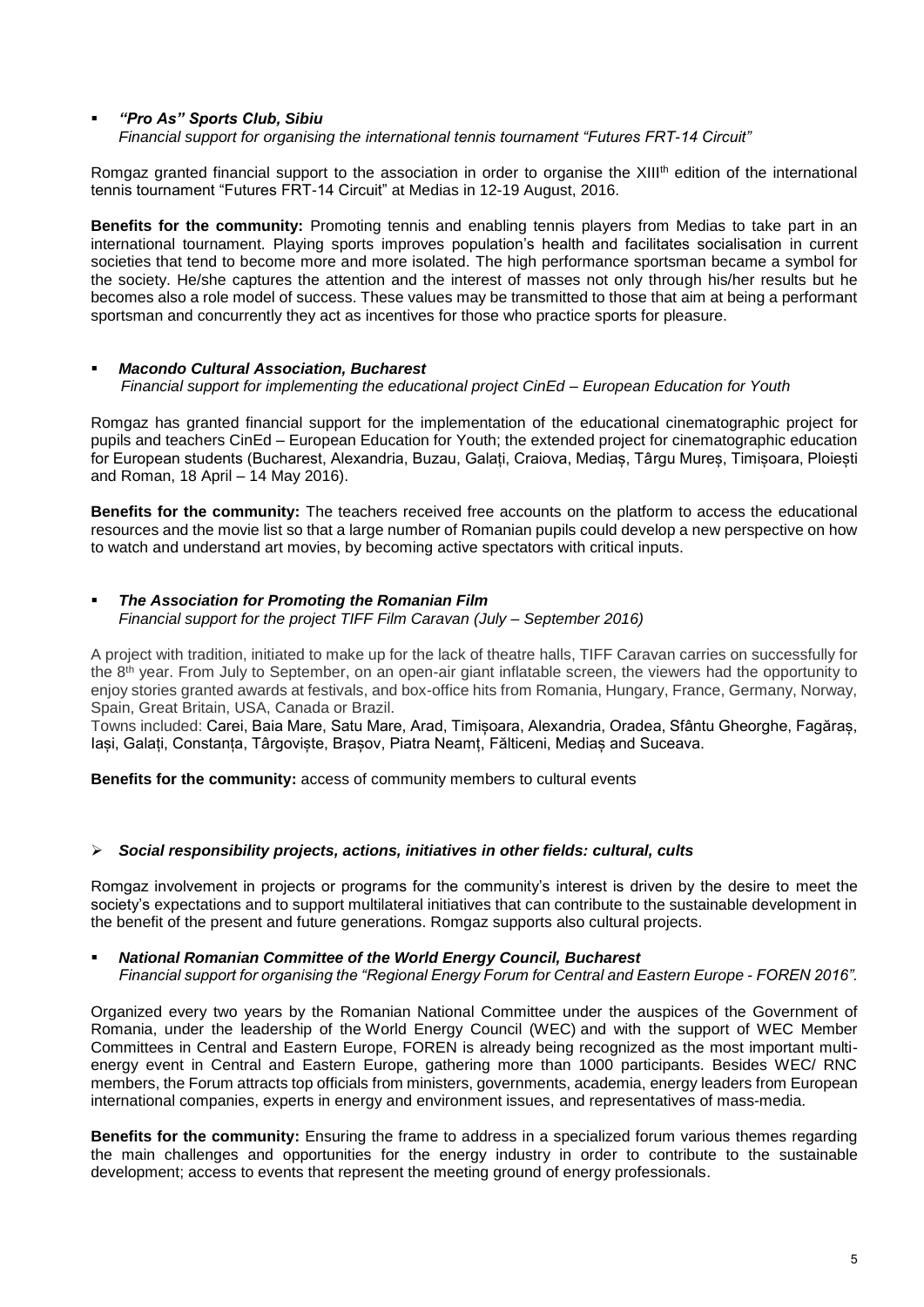#### *Romanian Youth National Art Centre Main partner of the Magic Winter Concert (10 December Romanian Athenaeum-Bucharest)*

Romanian Youth Orchestra conducted by Cristian Mandeal delighted the audience who participated in the Magic Winter concert, an event organized by Lato Communication in partnership with the Romanian Youth National Art Centre and Romgaz.

**Benefits for the community**: Access of the community members to cultural events.

### *Astra Film Foundation, Sibiu Main sponsor of Astra Film Festival event (Sibiu 17-23 October 2016)*

In 2014, Romgaz became the official partner of Astra Film Festival, who developed during the over twenty years of existence a cultural brand acknowledged in the country and abroad by the good quality of the films, the multitude of programs presented and the variety of professional workshops. The Festival is considered the most important forum for the documentary film in Romania.

**Benefits for the community:** Access of the community members to cultural events, developing country brand

## *Sibiu Jazz Festival Foundation*

*Main partner of Sibiu Jazz Festival Project (Sibiu 23-29 May 2016)*

The most known jazz festival in Romania, Sibiu Jazz Festival is considered unique in Romania considering the longevity, consistency and impressive number of celebrities of the genre, which attended the event. It is the oldest festival of its kind in the country and one of the oldest jazz festivals in the world, which is why Sibiu was declared since the 80s, "Jazz Capital" in Romania. Worldwide, there are rare similar festivals which can boast a history of over four decades, when the very existence of this music hardly exceeds a century. The declared scope of Sibiu Jazz Festival is to constantly and continuously contribute to the revitalization of jazz movement in Romania, in the spirit of jazz tradition from Sibiu, by connecting to the European and international tendencies of jazz music and promoting the Romanian values abroad, thus becoming a cultural vector for Sibiu citadel and for the Romanian jazz world as well.

**Benefits for the community:** Access of the community members to cultural events, developing country brand.

## *Euro Fest Association, Bucharest Main partner of Medias Central European Film Festival (1 September-3 September 2016 Medias)*

Romgaz supported directly Medias Central European Film Festival (MECEFF meceff.ro), a cultural event that rejoined the famous names of the European cinema, being equally a cultural and multi-ethnic project. The project MECEFF- MEDIAS CENTRAL EUROPEAN FILM FESTIVAL "7+1" (MECEFF "7+1") is a - known festival for the neighbouring countries' cinemas through which cinemas make themselves known and the Romanian new film is introduced in a special context, both thematically and geographical proximity, that of great tradition cinemas giving film producers of an indisputable prestige such as Milos Forman, Jiri Menzel, Jaromil Jires, Andrzej Wajda, Jerzy Kawalerowicz, Andrei Munk, Istvan Szabo etc.

**Benefits for the community:** Access of the community members to cultural events, developing country brand

## *Medias Cityhall*

*Financial support for modernization/restauration works at educational units (SNG Technological High School, St. L Roth Theoretical High School) and medical units (Medias Policlinic and Medias Municipality Hospital)*

Romgaz supported some projects initiated by Medias City Hall in order to perform modernization and restauration works at some educational units in town, such as the Technological High school SNG and Theoretical High school St L. Roth, but also at medical units, such as Medias Policlinic and Medias Municipality Hospital. Both educational units and medical units serve the city of Medias where the company has its headquarter. The activities shall be performed during 2017.